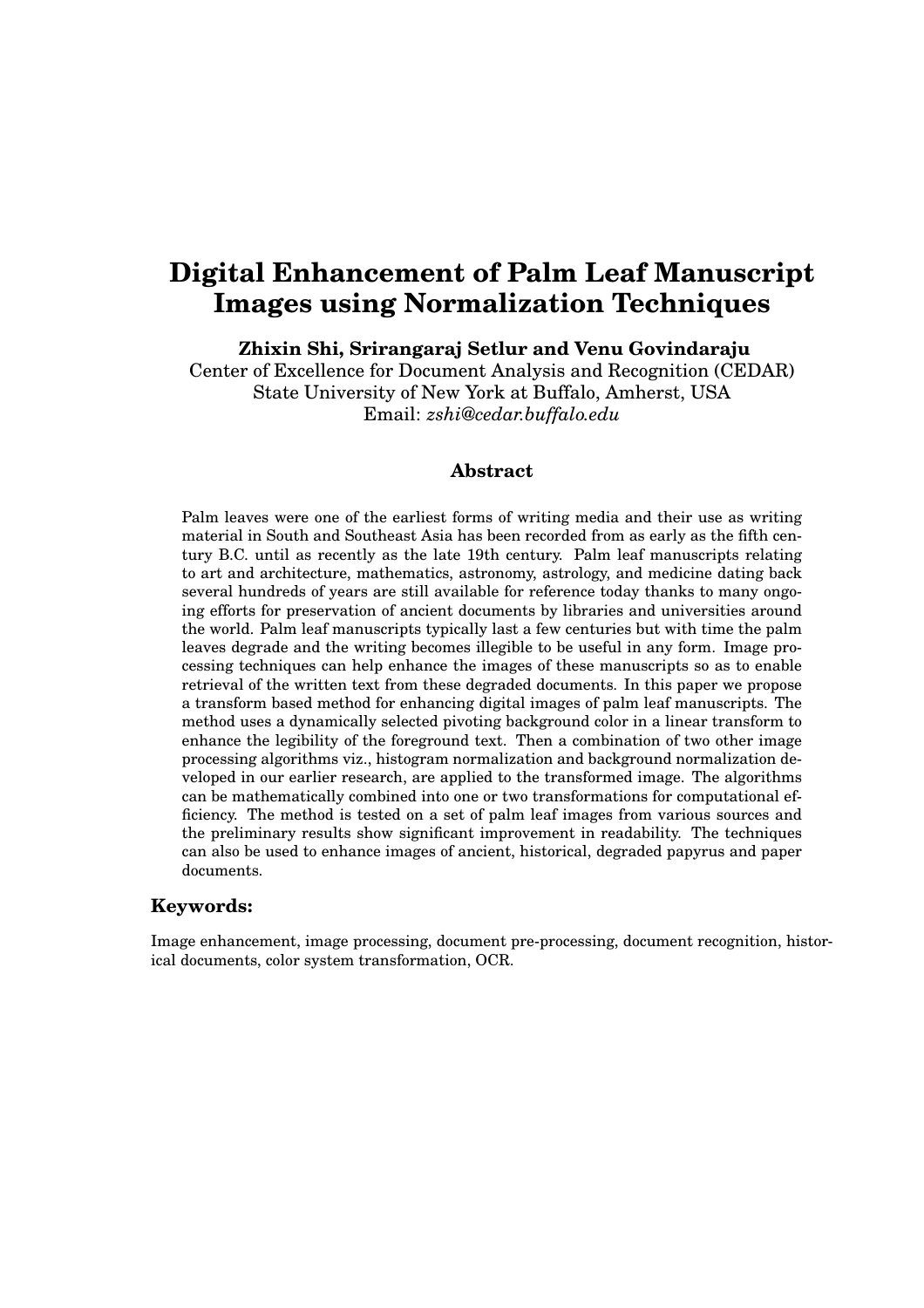# **1 Introduction**

Palm leaves have been a popular writing medium for over two thousand years in South and Southeast Asia. Use of palm leaves for recording literary and scientific texts have been reported from about the fifth century B.C., with the oldest existing documents dating from about the second century A.D. Palm leaf manuscripts are produced from two main types of palms: palmyra and talipot. The manuscripts are typically created by using a metallic stylus to etch letters into the dried leaf and enhancing the contrast and legibility of the script by applying lampblack or turmeric mixed with aromatic oils chosen for their insect repellent qualities.

A survey by the Institute of Asian Studies, Chennai, India indicates that there are still about a hundred thousand palm leaf manuscripts surviving in South Indian repositories alone with many more scattered across India, Nepal, Myanmar, Laos, Thailand, Cambodia and other Southeast Asian Countries. These manuscripts contain religious texts and treatises on a host of subjects such as astronomy, astrology, architecture, law, medicine and music. In the past, Indian kings, temple authorities, and other concerned individuals ensured that the oldest manuscripts were ritually disposed only after they had been copied onto new palm-leaves. When this ageold cycle was broken in the 19th century, the remaining corpus of palm-leaf manuscripts and the knowledge contained in them began a long slide into obscurity and destruction. Most of these palm-leaves are nearing the end of their natural lifetime or are facing destruction from elements such as dampness, fungus, ants and cockroaches. This has spurred many new preservation projects to protect these valuable historical documents.

Efforts, funded by many foundations, universities and other institutions, are now underway for recovering and preserving these valuable palm leaves. Besides the many programs for preserving the manuscripts in their physical form, scanning and digital photograph imaging have been used to preserve their content and current appearance for future studies. Despite the availability of advanced photography and scanning equipment, natural aging and deterioration have rendered many palm leaf images unreadable. The original leaves are aged, leading to deterioration of the writing media, with seepage of ink and smearing along cracks, damage to the leaf due to the holes used for binding the manuscript leaves and dirt and other discoloration. The process of capturing a digital image of the leaves also presents some difficulties. In order to best preserve the fragile originals, the digital images are sometimes captured by using digital cameras instead of platen scanners. Leaf manuscripts cannot be forced flat and the light source for digital cameras is usually uneven. These factors lead to a very poor contrast between the foreground text and the background. Digital image processing techniques are necessary to improve the legibility of the manuscripts.

Previous image enhancement algorithms for historical documents have been designed primarily for segmentation of the textual content from the background of the images. An overview of the traditional thresholding algorithms for text segmentation are given in [Leedham *et al.*, 2002] which compares three popular methods, namely Otsu's thresholding technique[N.Otsu, 1979], entropy techniques proposed by Kapur et al.[J.N.Kapur and A.K.C.Wong, 1985] and the minimal error technique by Kittler and Illingworth[J.Kittler and J.Illingworth, 1986]. Another entropy-based method specifically designed for historical document segmentation [C.A.B.Mello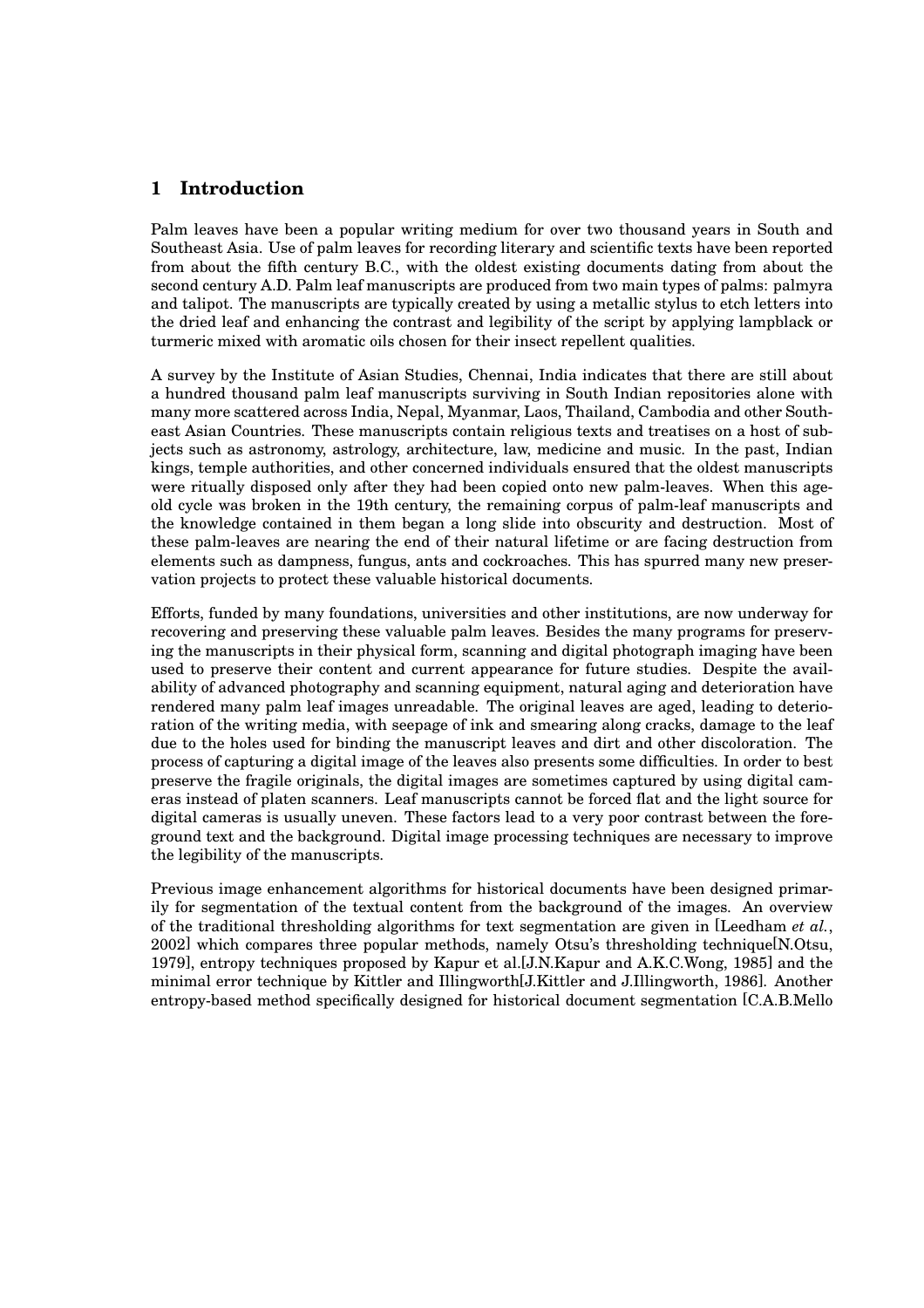Figure 1: A sample palm leaf manuscript.

and R.D.Lins, 2000] deals with the noise inherent in the paper especially in documents written on both sides. Tan et al. presented methods to separate text from background noise and bleedthrough text (from the backside of the paper) using direct image matching [Wang and Tan, 2001] and directional wavelets [Wang *et al.*, 2003]. These techniques are designed mainly as preparation stages for subsequent OCR processing. Other methods for historical image enhancement are driven by the goal of improving human readability while maintaining the original "look and feel" of the documents [C.A.B.Mello and R.D.Lins, 2002]. These methods do not produce satisfactory results in processing these palm leaf manuscripts since the contrast between the foreground and background is typically low and the color intensity of the background varies throughout the image.

In this paper we propose a transform based method for enhancing digital photograph images of palm leaf manuscripts. The method uses a dynamically selected pivoting background color in a linear transform to enhance the legibility of the foreground text. Then a combination of two other image processing techniques for histogram normalization and background normalization developed in our earlier research[Shi and Govindaraju, 2004] are applied to the transformed image. The algorithms can be mathematically combined into one or two transformations for computational efficiency. The method was tested using a set of palm leaf manuscript images from publicly available sources and the preliminary result shows significant improvement in readability.

In section 2 we present our enhancement algorithms. We present experimental results in section 3 and conclusions in section 4.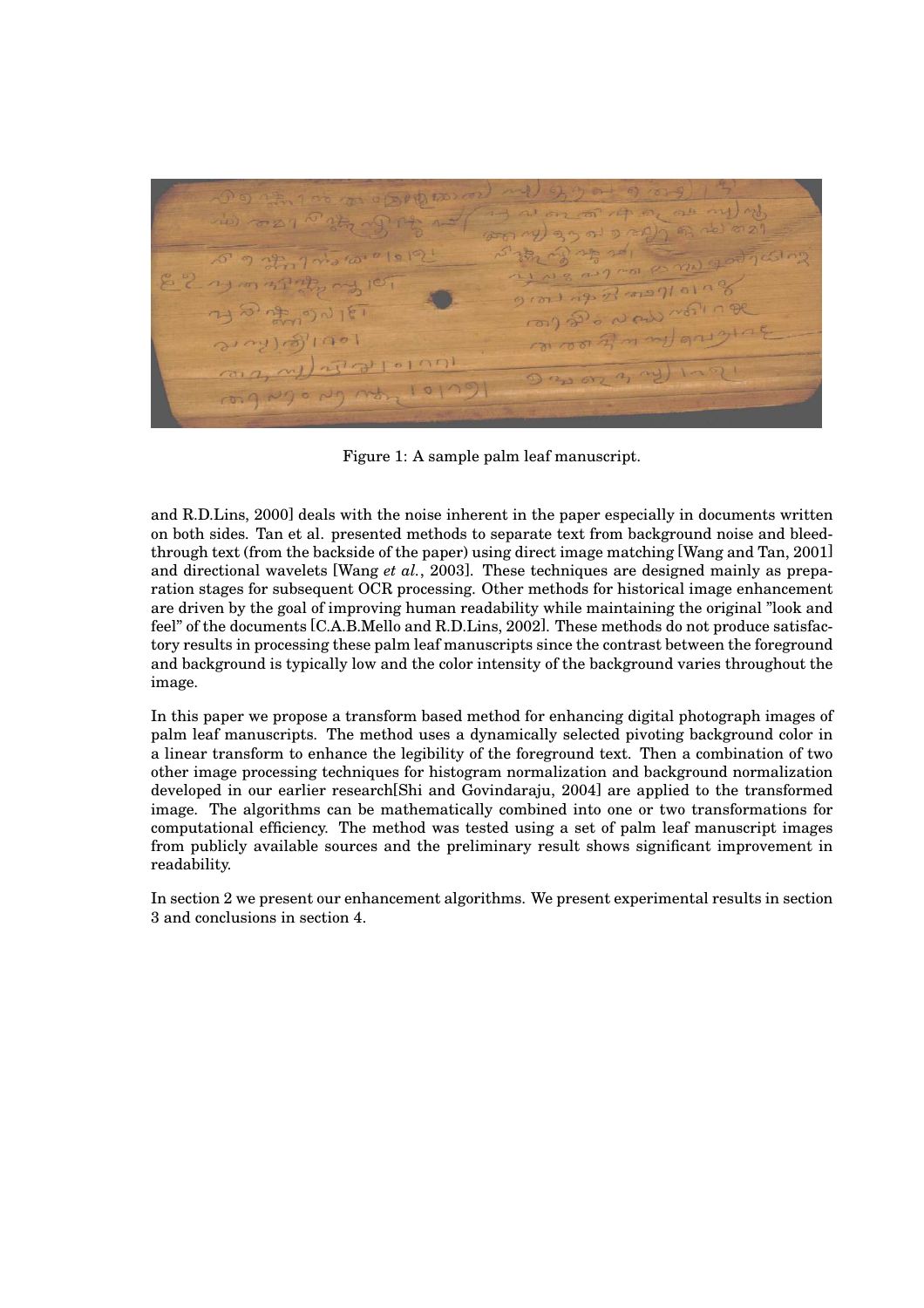## **2 Proposed Techniques for Image Enhancement**

The color of the treated palm leaves is light brown when the leaves are ready for *writing*. Damage to and deterioration of palm leaves are usually the result of staining, mechanical damage, splitting and cleavage, and insect and rodent activity. Palm leaf is susceptible to desiccation, losing its flexibility and becoming brittle. In many cases this dryness is treated by reapplying oil, which has a darkening effect if done too often. The lignified cells are particularly susceptible to degradation and discoloration. These processes often result in uneven background coloration across the image and the darkening of the background which reduces the contrast between the foreground text and the background color of the palm leaf.

We first target the problem of low contrast between the foreground and the background. We have designed a transform to bleach out the background colors of the leaf image to the extent possible. At this stage, the text color level is still close to the bleached background. To further enhance the contrast, we apply the histogram normalization algorithm on the transformed image to elevate the text color away from the background. Finally, to solve the uneven background problem, we apply a background normalization algorithm which smoothes out the background. The background normalization enhances the image, making it more legible to the eye as well as facilitating segmentation of the text from the non-text background.

#### **2.1 Pivoting Color Bleaching Transform**

The first step in the proposed process is to identify a base color for the background in order to wash out the background colors. Since the background colors on different leaf manuscripts are different due to differences in age or material, the background color has to be dynamically determined for each individual leaf. The simplest way of determining the background color is by calculating a color histogram. Our assumption is that the most dominant colors from a leaf are from the background. We first locate a range for the most frequently occurring colors on a leaf, then take the mean of the colors in the range as our background base color.

After calculating the base background color as  $(r_0, g_0, b_0)$ , we design a linear model in terms of the following transform:

$$
L = \frac{R}{r_0} + \frac{G}{g_0} + \frac{B}{b_0} \tag{1}
$$

This transforms the background colors to a range around number 3. Re-scaling by a factor of 88, the background colors are transposed to a range near 255. This moves all the other darker colors to lower levels and colors lighter than the background are transformed to have values greater than 255. A transformed grey-scale image is constructed by truncating the above values at corresponding pixel positions to the normal range of 0 to 255.

The transform in (1) is constructed by putting the contrast contributions from all the R, G and B color component channels together. In each channel, the component color of the background is mapped to 1 and other darker colors will have mapped values smaller than 1. The above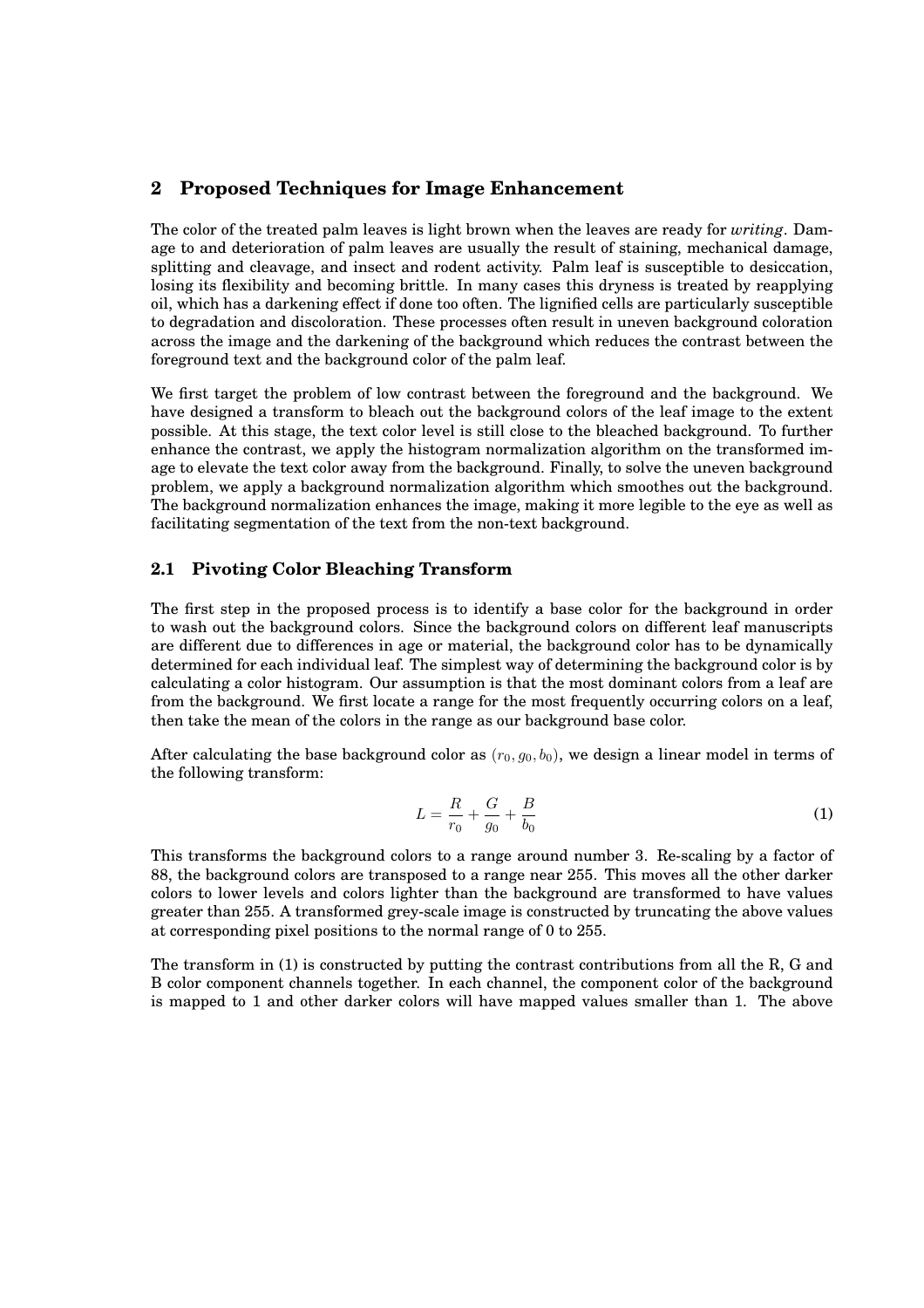scaling and truncating operations are equivalent to a washing-out process for removing the predominant background color and lighter colors i.e. colors which we would want mapped to white in a binarization process. Although the transform works very well in the case of the palm leaf manuscript images, care should be taken in implementing the transform for any other application. In the extreme case when one of the RGB components of a background base color has a value 0, the transform will have undesirable effects on the image. However, in this extreme case, the component channel which creates the problem does not have any meaningful contribution to the contrast (background is so dark, that there would be no text visible in the foreground). In this extreme case, the corresponding term in (1) for that component channel can simply be omitted.

Figure 2: Result of the color-bleaching transform applied to the palm leaf image in Figure 1.

#### **2.2 Histogram Normalization**

A grey-scale bleached or brightened image is created from the original color image using the color bleaching transform described in 2.1. The original background colors are mapped into a color range very close to white and all other colors darker than the estimated original background colors map to darker grey levels. Since the original background color in many of the aged leaf-manuscripts are so dark that the foreground text colors are very close to the background, the transformed grey-scale images - while brighter than the original dark image - need further enhancement to increase the contrast between the text and the background. A histogram normalization algorithm is applied to the transformed grey-scale images to effect this contrast enhancement.

The algorithm applied is as follows. The distribution of the grey levels is computed and a small percent of values at both ends of the grey spectrum (black and white) are cut off. The cut off pixel values are folded to the nearest cut-off levels. The pixel values are re-scaled to stretch the grey levels to the range of 0 to 255. The resultant image shows appreciable contrast enhancement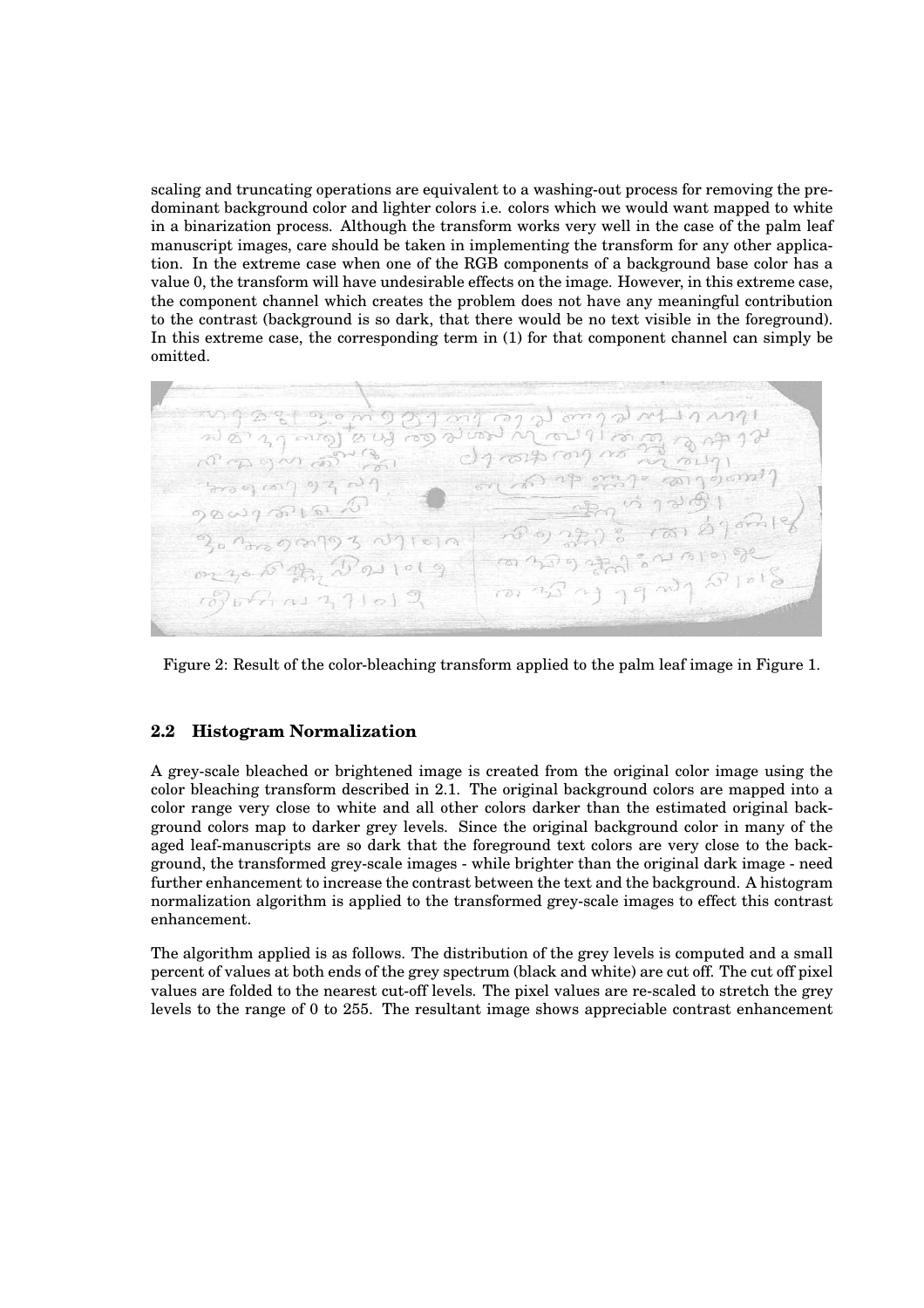(See Figure3).

Figure 3: Histogram normalization further enhances the contrast.

# **2.3 Background Normalization**

The problem of uneven background color intensity across the image is often seen in historical document images. We propose a new background normalization method building on our earlier work [Shi and Govindaraju, 2004] using a nonlinear approximation. We approximate the uneven background by a nonlinear curve that best fits the background color values. For efficiency, we compute a non-linear approximation for the image background color along each scanline, as shown in Figure 4.



Figure 4: Scanline histogram and background approximation. The histogram of black pixel intensity along a selected scanline is shown above the grey-scale document. The horizontal line is the calculated average level. The curve is the approximation of the background.

Consider the histogram of foreground pixel color intensity. The histogram exhibits taller peaks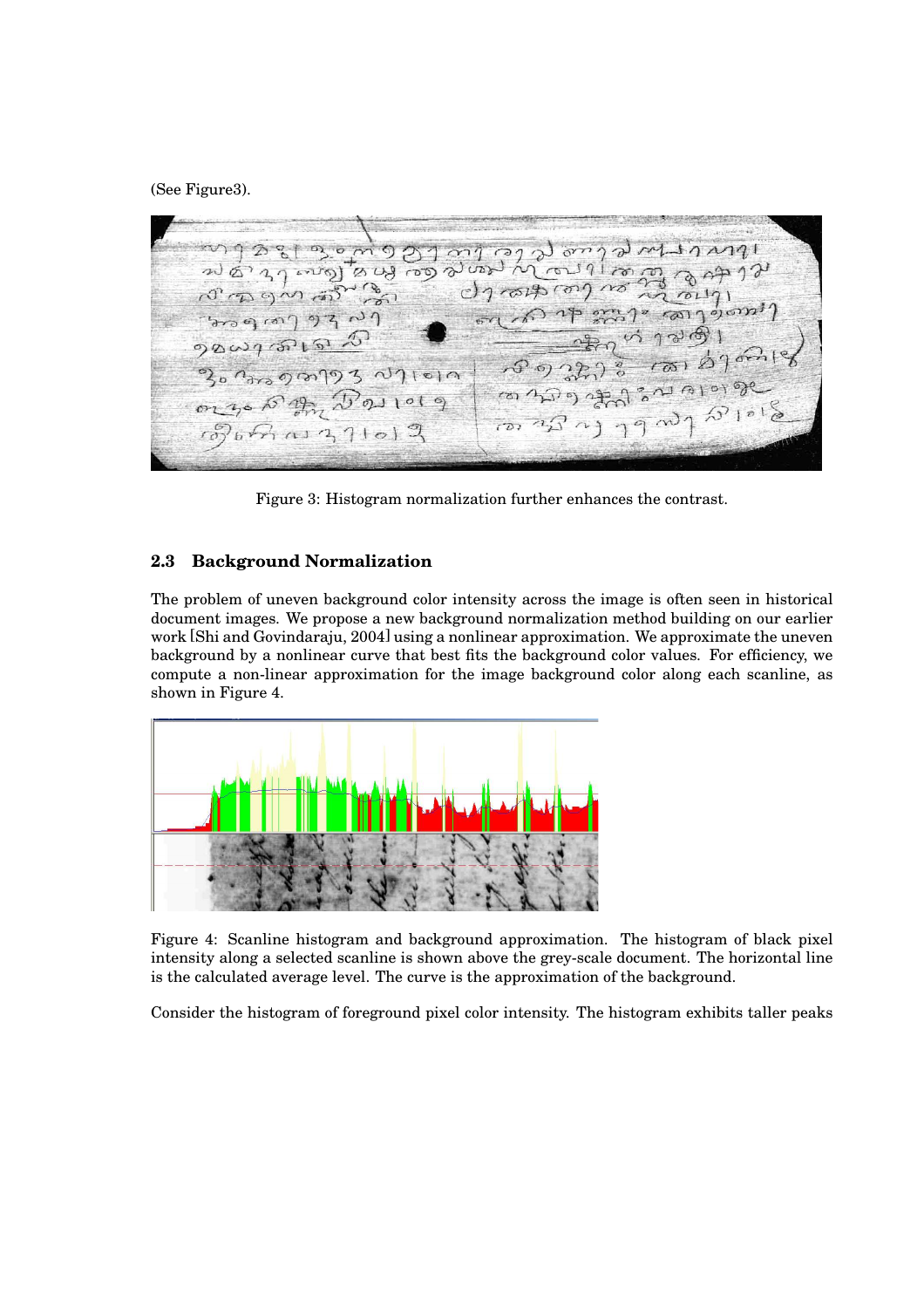with higher variations at text locations. The non-text locations in the histogram, on the other hand, appear as a lower and less variant distribution. Another fact to be noted is that the number of background pixels in the document image is significantly larger than the number of foreground pixels for text. Based on the above observations, we first compute the mean or average level of the histogram. Then we use the mean level as a reference guideline to set a background level at each pixel position along the scanline. We scan the scanline from left to right. If the pixel level at the current position is less than the mean, then we take the value of the level for the next computation of our approximation and update a variable *previousLow* with the value of the current level. If the current level is higher than the mean, we retain the value in *previousLow* as the background level at the current location for the following computation of our approximation.

Thus far, we have set an approximate background level for each pixel position on the scanline. This rough background is not very accurate for two reasons. First, at the foreground pixel location, the foreground level is set using a previously remembered background level which may be used multiple times for a consecutive run of foreground pixels. Second, due to the low image quality even the real background pixels may be locally very distant from the desired globally dominant document background level. We therefore propose to use this roughly selected and estimated background (SEB) to obtain a better approximation of the normalized background level.

Using the selected and estimated background (SEB) pixel levels on a scanline, the approximation of the normalized document background level can be achieved in two ways. One approach is to use a *moving window* paradigm. At each pixel position, the approximated background level is computed from an average of the SEB values in the local neighborhood of the pixel position.

A better approximation is computed using a best fitting straight line in each of the above neighborhoods. At each position, we use all the SEB values in its neighborhood to find a best fitting line using least squares. Then the approximation value for the pixel position is calculated from the straight line corresponding to the position. If the final approximation of the background is a curve, the line segments going through each point on the curve at the corresponding pixel position form an envelope of the approximation curve.

Continuing the processing of the palm leaf manuscript image after the histogram normalization, the gray scale image can be further normalized using the nonlinear approximation described above. For any pixel at location  $(x, y)$  with pixel value  $z_{orig}$ , the normalized pixel value is then computed as

$$
z_{new} = z_{orig} - z + c \tag{2}
$$

where z is the corresponding pixel value on the approximated background;  $c$  is a constant fixed at some number close to the white color value 255. The resultant normalized image is shown in Figure 5.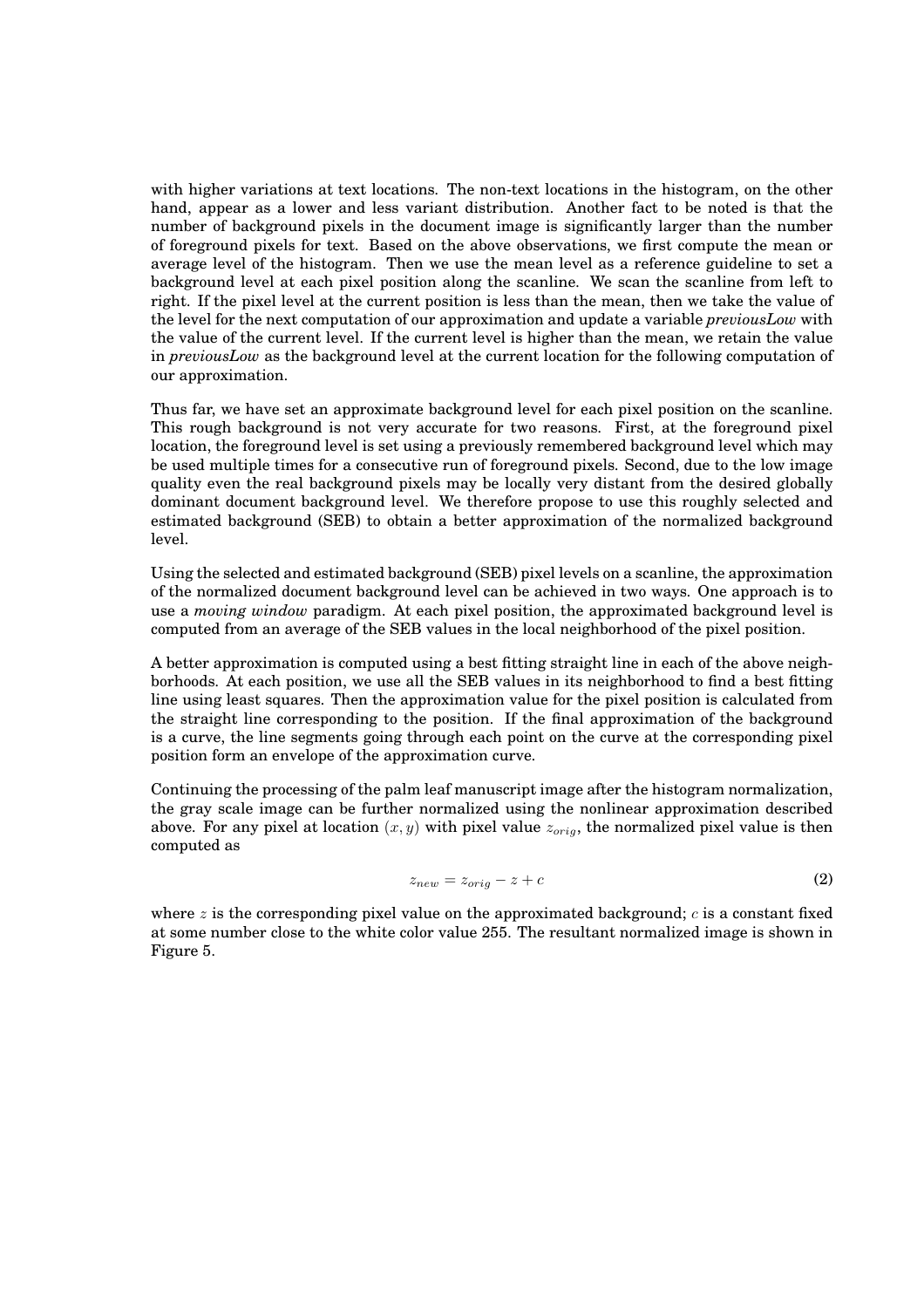Figure 5: Background normalization evens out the media background for easier binarization.

# **3 Experiments**

Over 100 historical palm leaf manuscript images were downloaded from many online repositories. A large number of the images have obvious uneven background problems and low contrast. Visual inspection of the enhanced images produced by the proposed techniques show a marked improvement in image quality for human reading.

Further, 20 images from the set were selected that could only be segmented (binarized) very poorly using a global threshold value. The proposed method successfully finds a better binarized image in all these cases. The binarized image produced from our example palm leaf manuscript is shown in Figure 6.

The techniques described in this paper were also used to process images of other historical documents such as papyrus manuscripts and aged, stained or otherwise discolored paper documents and were found to generate binarized images of very high quality with very little text degradation.

One of the goals of automatic document segmentation is to facilitate document OCR, and we propose to test the performance of in-house OCR systems on papyrus and aged paper documents containing Roman character text processed using the segmentation techniques proposed in this work. A longer term objective is to also process palm leaf manuscripts in Indic scripts using Indic OCR systems currently under development.

# **4 Conclusion**

In this paper we present image enhancement techniques for historical palm leaf manuscript document images. The algorithm first converts the color image into a grey-scale image using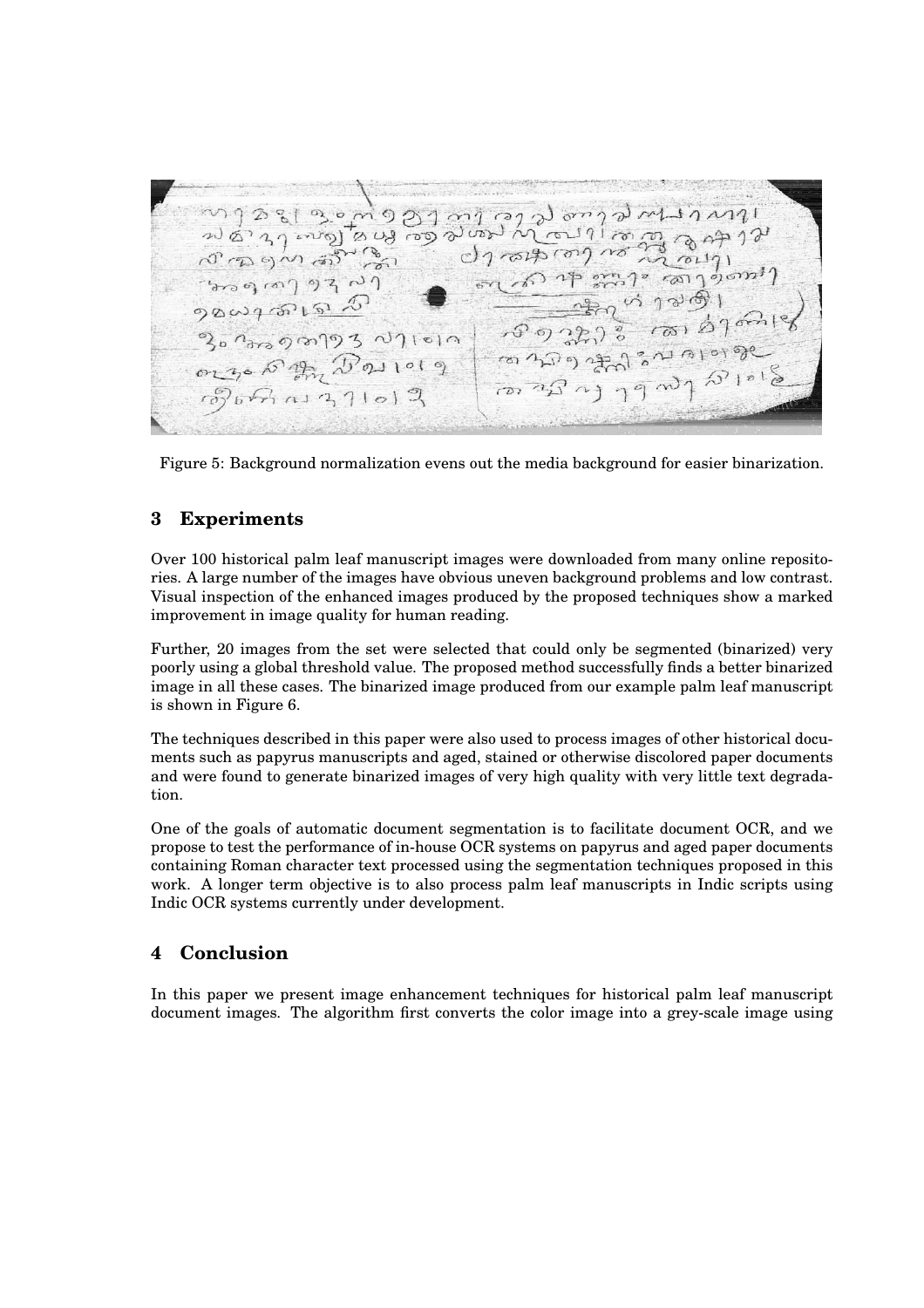Figure 6: Binary image obtained using a simple global thresholding of the image in Figure 5.

a linear transform to brighten the text foreground by removing most of the background colors for better contrast. Then a nonlinear model to approximate the "flatness" of the background is applied after histogram normalization. The transformed leaf manuscript image is normalized by adjusting the pixel values relative to the background approximation. From our experiments and visual evaluation, the algorithm has been found to work successfully in improving readability of document images and produce high quality binarized images suitable for OCR, on not only palm leaf manuscripts but also on other aged and degraded documents such as papyrus and historical paper documents.

# **References**

- [C.A.B.Mello and R.D.Lins, 2000] C.A.B.Mello and R.D.Lins. Image segmentation of historical documents. In *Visual2000, Mexico City, Mexico*, September 2000.
- [C.A.B.Mello and R.D.Lins, 2002] C.A.B.Mello and R.D.Lins. Generation of images of historical documents by composition. In *ACM Symposium on Document Engineering, McLean, VA, USA*, 2002.
- [J.Kittler and J.Illingworth, 1986] J.Kittler and J.Illingworth. Minimum error thresholding. *Pattern Recognition*, 19(1):41–47, 1986.
- [J.N.Kapur and A.K.C.Wong, 1985] P.K.Sahoo J.N.Kapur and A.K.C.Wong. A new method for gray-level picture thresholding using the entropy of the histogram. *Computer Vision, Graphics, and Image Processing*, 29:273–285, 1985.
- [Leedham *et al.*, 2002] G. Leedham, S. Varma, A. Patankar, and V. Govindaraju. Separating text and background in degraded document images - a comparison of global thresholding techniques for multi-stage thresholding. In *Proceedings Eighth International Workshop on Frontiers of Handwriting Recognition*, September 2002.